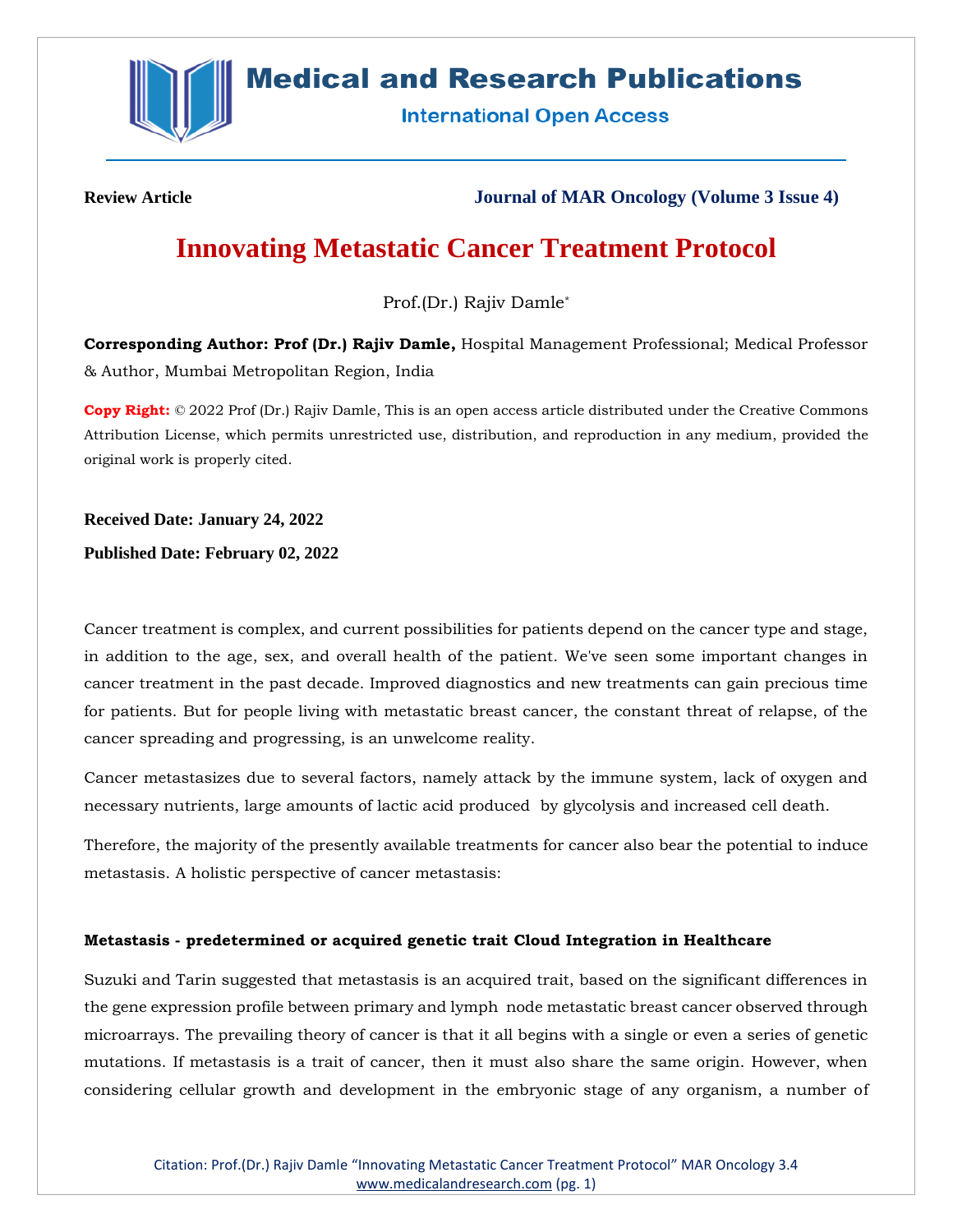embryonic cells, such as primordial germ cells and neurocrest cells, naturally migrate over long distances to their final location, without any genetic mutations.

## **Necrosis and Apoptosis are associated with metastasis**

Necrosis is crucial for the diagnosis of malignancy. In diagnostic pathology, the presence and extent of necrosis are important references for the diagnosis of malignancy. Although there is no proven explanation for the cause of necrosis, the most plausible explanation is that the tumor overgrows the ability of the circulatory system to supply sufficient nutrients.

In fact, extensive necrosis is a common indicator of metastasis. For example, axillary lymph node metastasis was detected in a case of intracapsular carcinoma of the mammary gland. This type of lesion is usually considered as in situ carcinoma, which is rarely associated with metastasis. The strong association of tumor necrosis with metastasis indicates that cell death per se or a factor closely associated with cell death, such as lack of blood supply, is a strong stimulator of cancer metastasis

The increased apoptosis associated with poor clinical outcome is not merely attributed to the fast growth of cancer. In fact, it appears reasonable to hypothesize that, under conditions of increased cell death, surviving cells are likely to move away. An inhibitor of the inhibitor of apoptosis protein, which was designed for the treatment of cancer through inducing apoptosis, was found to facilitate the metastasis of breast cancer cells to bone tissues. Should this hypothesis prove to be correct, a number of studies are expected to be published reporting similar findings, particularly since several drugs that induce apoptosis are currently in the stage of clinical trial.

#### **Immune reaction/inflammation stimulates metastasis**

The association between immune reaction and cancer is an interesting paradox. Inflammation, which is an immune reaction, is widely accepted as a facilitator of carcinogenesis and cancer metastasis.

'Immune escape' has been described as a hallmark of cancer by Hanahan and Weinberg. In fact, escape from attack is a natural response in the biosphere rather than the patent of cancer cells. The immune escape techniques used by cancer cells include down regulation of the expression of major histocompatibility complex molecules, by which cancer cells try to become invisible to immune cells. The other important strategy is escape. It has been demonstrated that macrophages and other immunocytes promote cancer cell metastasis . Therefore, I agree with Prehn and Prehn that immunosuppression may be a better approach to treating cancer compared with immunostimulation.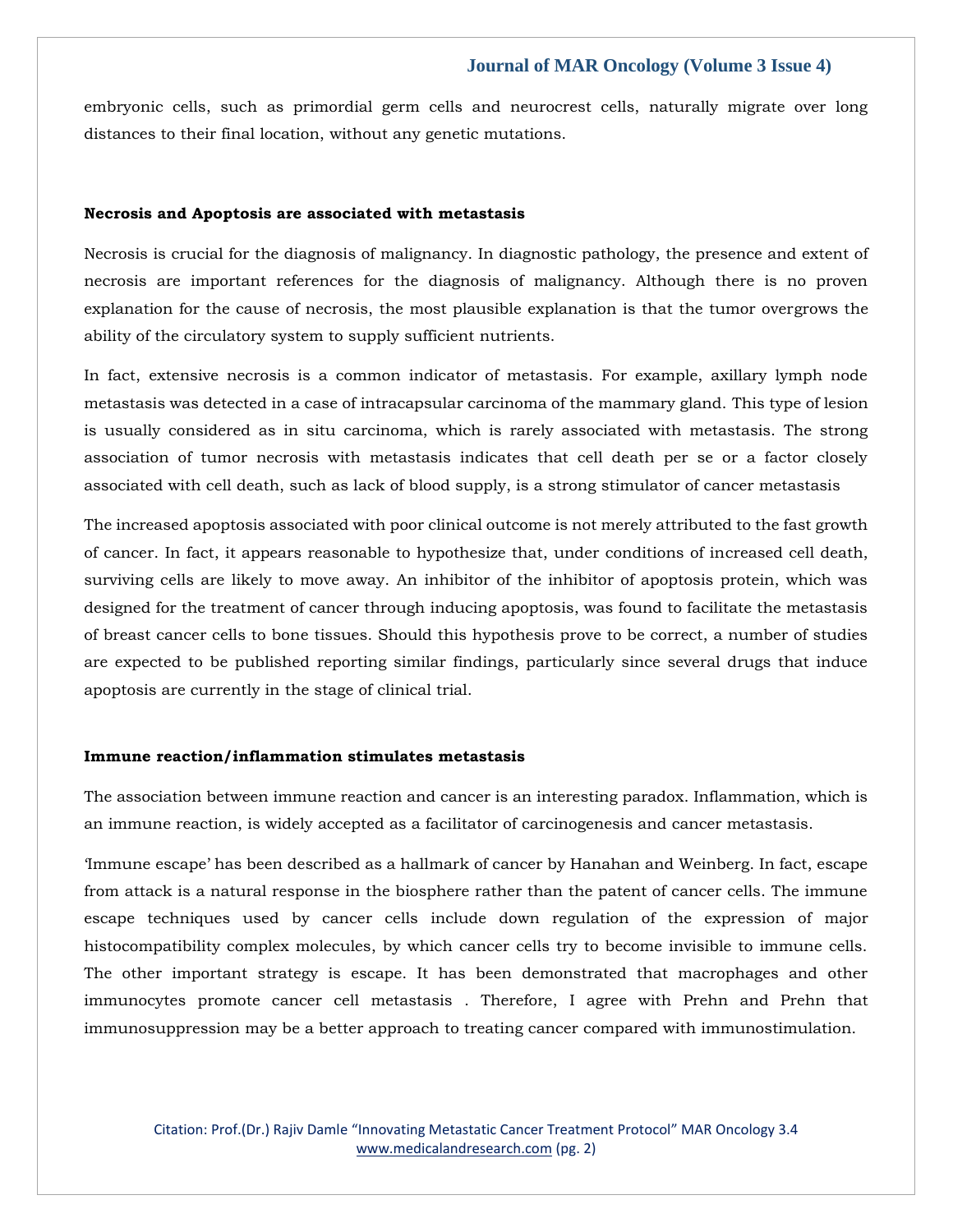## **Warburg effect and metastasis**

The predilection of cancer cells to engage in a high rate of glycolysis, even under conditions of adequate oxygen supply, is referred to as the Warburg effect and was first described by the famous German biochemist Otto Warburg in 1924. Approximately 90 years after its discovery, the Warburg effect has again attracted significant attention in the field of cancer research. A number of researchers suggest that glycolysis renders cancer cells superior to their normal peers regarding proliferation.

However, glycolysis produces large amounts of lactic acid, thereby significantly increasing the acidity of the surrounding environment. Therefore, cancer cells tend to move away from this hostile environment. It was previously demonstrated that low local pH stimulated cancer invasion and metastasis; by neutralizing the acidic pH, the occurrence of invasion and metastasis was reduced.

## **Promotion of blood circulation vs. Metastasis**

In traditional Chinese medicine, the cause of cancer was considered to be 'blood stasis' so to enhance the efficacy of radiotherapy, based on the hypothesis that increased blood flow provides more oxygen to the tissues, which is critical for radiotherapy. Indeed, the efficacy of radiotherapy was significantly increased but the metastasis rate was also increased. If promotion of blood circulation was used alone, it would not have triggered cancer cell metastasis.

### **Current Treatment Protocol**

The major problem in the current types of therapies is limited efficacy as well as cytotoxicity to the normal tissues and organs leading to drug-resistant and relapsed tumor growth. These are usually successful during the early stages of cancer, but its efficacy depends on the drug administration scheme and the physiological condition of the patient e.g. Chemotherapy is not specific to cancer cells; it causes several undesirable side effects like damage to normal tissues and organs. However, the most important aspect of conventional chemotherapy is that in a significant number of cases, cancer cells develop resistance mechanisms that enable tumor progression and metastasis.

### **Treatment Gaps**

In a survey by advocacy group Metastatic Breast Cancer (MBC) Alliance, patients expressed frustration at the "trial-and-error" nature of treatment.They also want treatments with less toxicity.

Citation: Prof.(Dr.) Rajiv Damle "Innovating Metastatic Cancer Treatment Protocol" MAR Oncology 3.4 [www.medicalandresearch.com](http://www.medicalandresearch.com/) (pg. 3)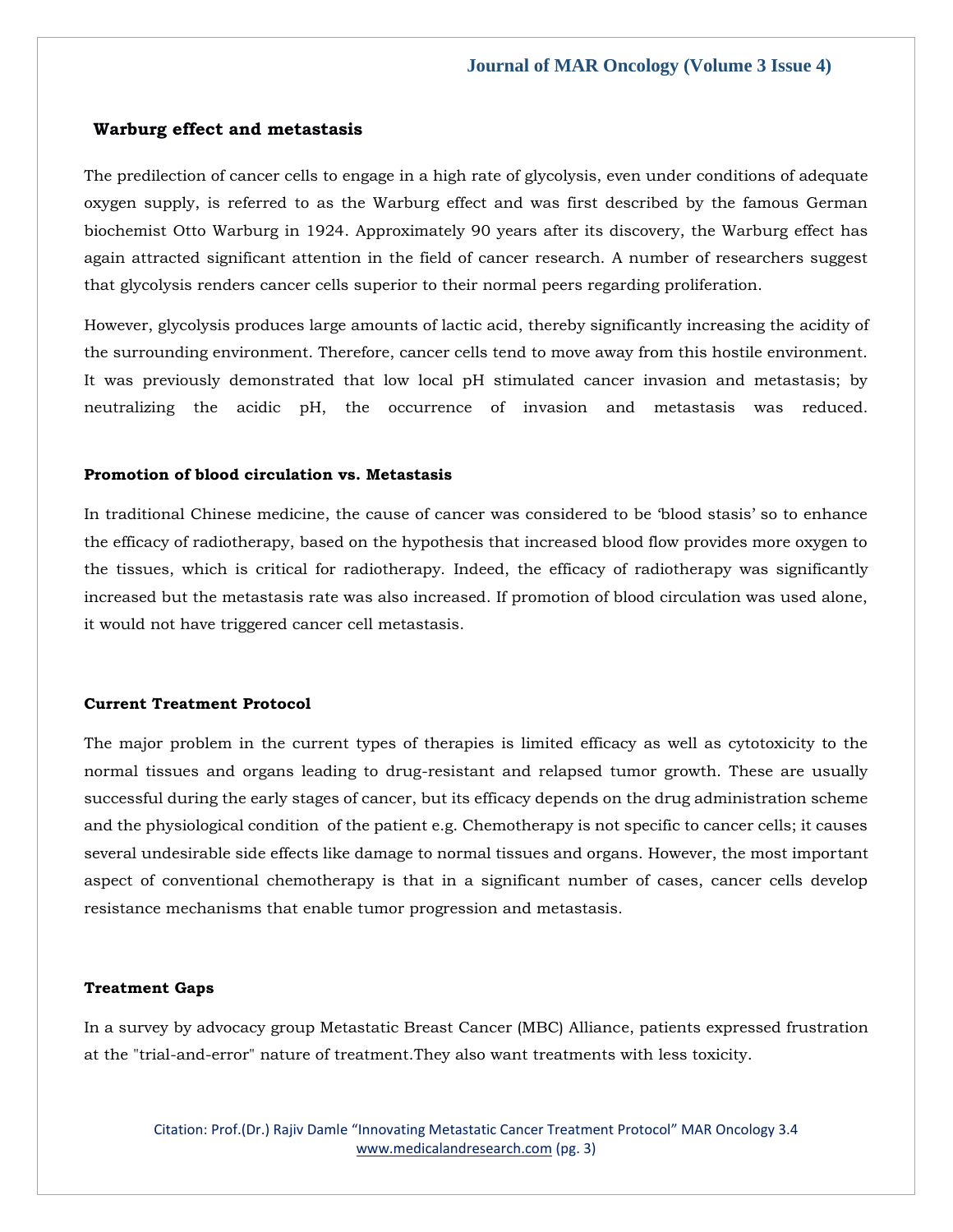Therefore, one of the key challenges in drug discovery is demising the toxicity of chemotherapeutic agents and developing more effective and efficient drugs to improve treatments, recovery times, and overall patient quality of life.

Identification of drugs that are able to target the cancer cells without having toxic effects to normal cells would be the real responsive innovation to address the real needs of patients, including quality of life.

## **Innovating Treatment Protocol:**

The strategic need is to look at alternative medicines and forms of treatment protocols for the effective treatment with minimizing or eliminating side effects for curative treatment.

I would propose to restructure the treatment protocol using technological frontiers and the looking at alternatives forms of medicinal treatments along with the current forms, while minimizing avoiding the usage of radiotherapy & chemotherapy in the treatment of Metastatic Cancers.

Innovating is nothing but looking afresh at the problem with a different perspective to an alternate form or tools of treatment or an combination of them for the benefit of the patient and his well being.

## **Prognostic Testing:**

Biological clues that can help predict how a patient might respond to a medicine. The prognosis plays a central role in medical decision making, and is also valuable to patients in making decisions about aspects of their lives unrelated to their medical care. Providing prognostic information is a medico–legal responsibility.

There are several reasons why prognostic factors are important. First, by determining which variables are prognostic of outcomes we gain insights on the biology and natural history of the disease.

Second, appropriate treatment strategies may be optimized based on the prognostic factors of an individual patient.

The most important prognostic factor in all human cancers is the stage at presentation, which is the anatomic extent of the disease.

Once the identification has been undertaken then is to take a fresh view on natural compounds especially the selective acetogenins and their potential as anticancer agents.

## **Selective Acetogenins as Anticancer Agents**

Nature represents a still largely unexplored source of bio-active molecules with a therapeutic potential. Many of these compounds have already been characterized for their multiple anticancer activities. Many of them are absorbed with the diet and therefore possess a known profile in terms of tolerability and bio-availability compared to newly synthesized chemical compounds. The discovery of important cross-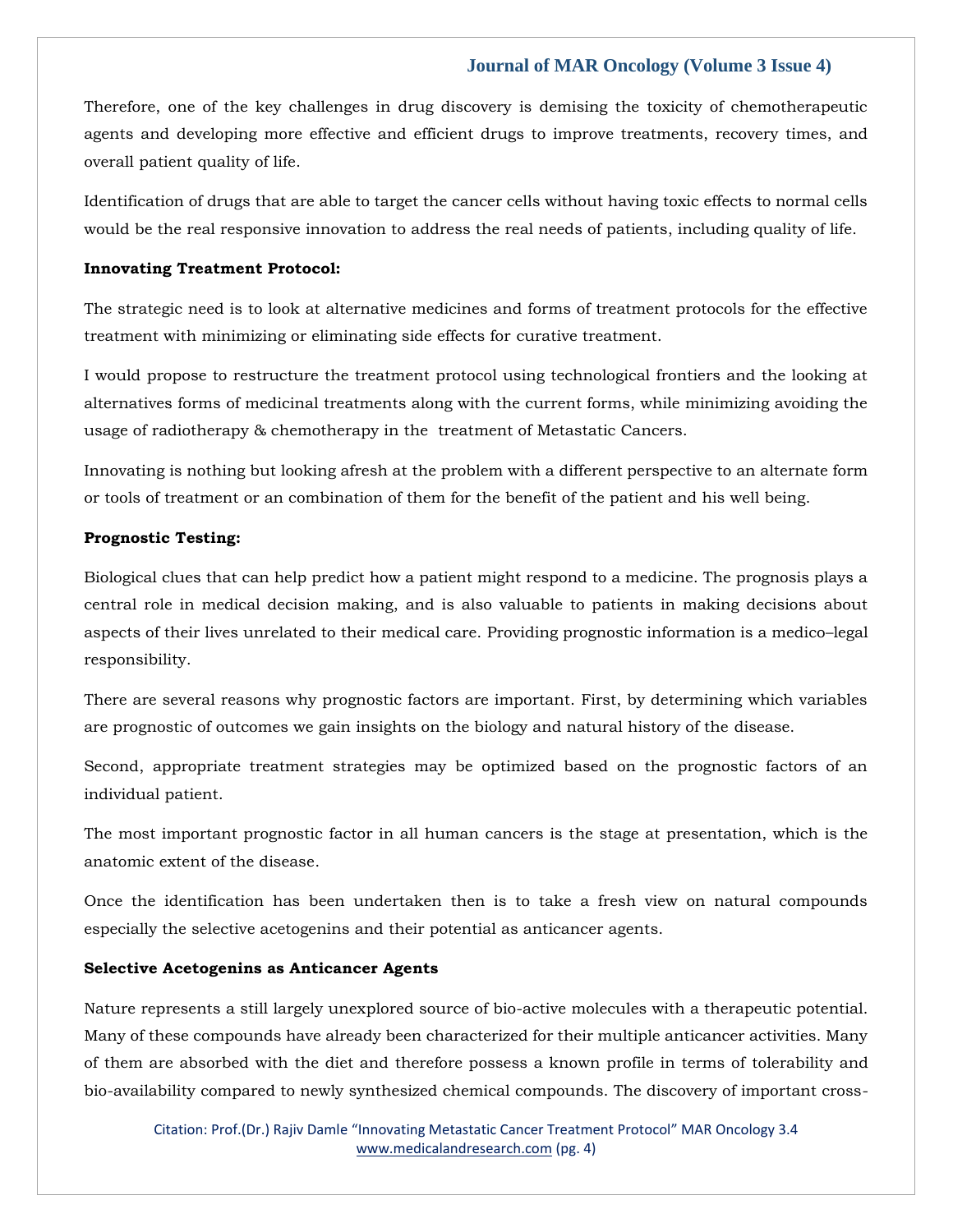talks between mediators of the most therapeutically targeted aberrancies in cancer (i.e., cell proliferation, survival, and migration) and the metabolic machinery allows to predict the possibility that many anticancer activities ascribed to a number of natural compounds may be due, in part, to their ability of modulating metabolic pathways. Annonacin promotes selective cancer cell death via NKAdependent and SERCA-dependent pathways

# **Acetogenins:**

The acetogenins are known to be very potent cytotoxic compounds. The annonaceous acetogenins (AAs) are secondary metabolites found in the Annonaceae family, which are plants employed in traditional medicine for the treatment of cancer and various other diseases. These polyketides are inhibitors of Complex I in the respiratory chain of tumor cells, a process that is closely related to tumor metabolism, cell death, apoptosis, and autophagy. AAs are cytotoxic compounds that can induce apoptosis, cell cycle arrest, and autophagy in vitro, in addition to exhibiting tumor growth inhibition in vivo. The functional group related to their antineoplastic activity is suggested to be the mono or bis tetrahydrofuran ring accompanied by two or more hydroxy groups.

The versatility of the AA bioactivity therefore renders them potential therapeutic agents for cancer treatment due to the following reasons:

1. The AAs are secondary metabolites produced by the Annonaceae family. A. Squamosa is used in India for the treatment of various conditions including malignant tumors (Savithramma et al., 2011). Furthermore, A. Muricata is a popular medicinal remedy in America, Africa, and India for the treatment of cancer (Moghadamtousi et al., 2015a), while in Mexico, A. Macroprophyllata, A. Muricata, and A. Purpurea are used for the treatment of skin tumors and gastric cancer (Alonso-Castro et al., 2011; Brindis et al., 2013). The evidence indicates the AAs are molecules with significant bio-active potential.

2. Acetogenins are molecules with great potential for future cancer therapy. Their most prominent biologic activity is inhibition of the mitochondrial Complex I due to their bis-THF structure. Indeed, it was previously reported that the mono-THF AAs bearing an alkyl chain that links the lactone moiety with the THF group are noncompetitive inhibitors of Complex I (i.e., NADH: ubiquinone oxidoreductase) in the respiratory chain, which leads to a blockade of phosphorylative oxidation and a subsequent decrease in ATP production (Tormo et al., 1999; Chen et al., 2012). Such inhibition involves a large group of pathways that can induce cell death, including apoptosis and autophagy, or act in other metabolic networks as inhibitors of the lactate dehydrogenase A enzyme, as an antioxidant, or by arresting the cell cycle. Moreover, A. Muricata (Moghadamtousi et al., 2015a) and A. Squamosa L. (Chen et al., 2012a; Chen et al., 2012b; Chen et al., 2012c; Chen et al., 2016) have been reported to have cytotoxic activity against several human or other mammal cancer cell lines.

Citation: Prof.(Dr.) Rajiv Damle "Innovating Metastatic Cancer Treatment Protocol" MAR Oncology 3.4 [www.medicalandresearch.com](http://www.medicalandresearch.com/) (pg. 5)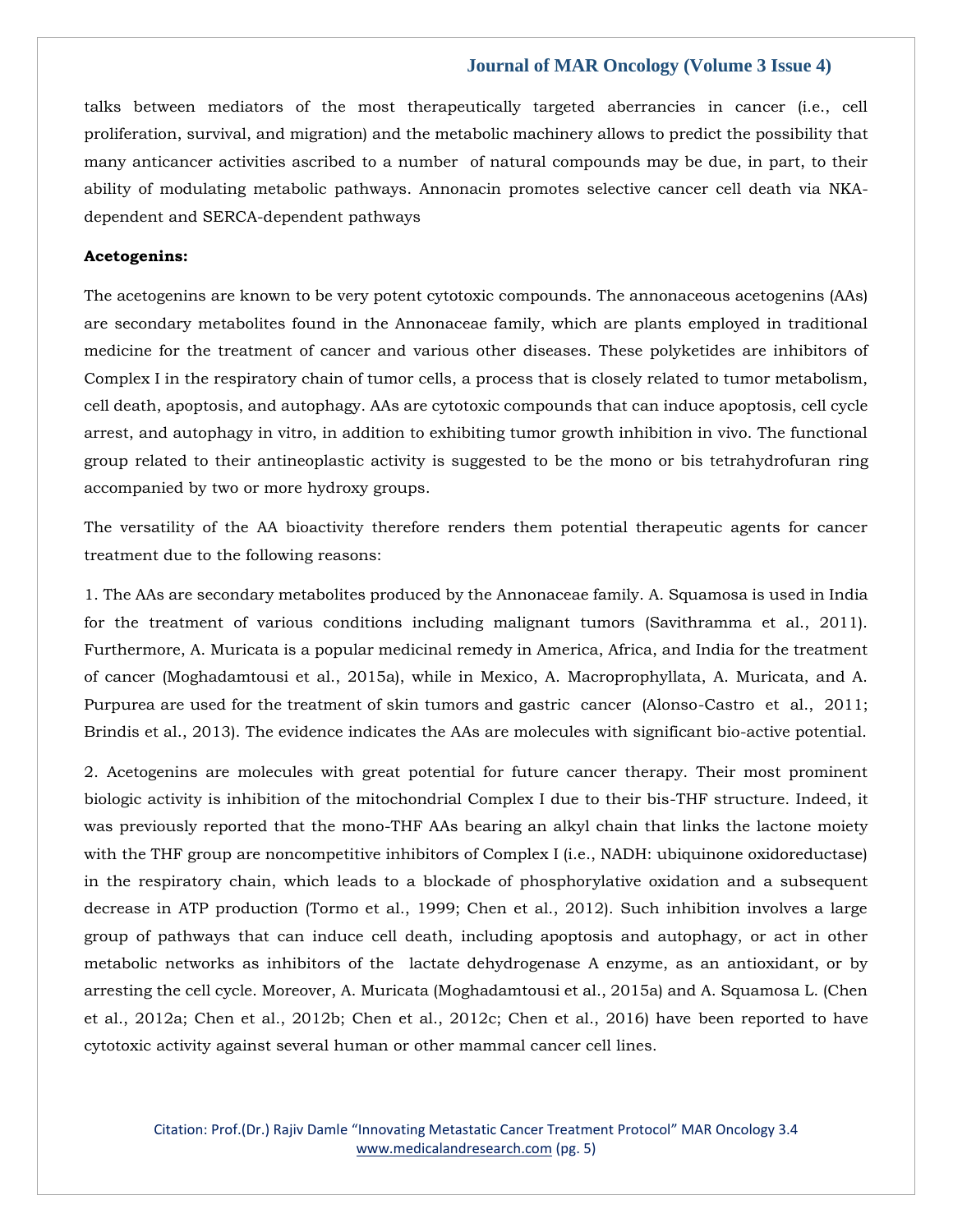3. Apoptosis is a natural strategy of cell death that kills unnecessary or damaged cells. The main genes involved in this process are p53 and the bcl2 family; the former is a tumor suppressor, while the later could be either proapoptotic (BAD, BAX and BAK among others) or antiapoptotic (bcl2, and bcl-x) (Okada and Mak, 2004).

4. The primary function of p53 is to prevent the replication of cells with DNA damage. Therefore, p53 is inactive, and the damaged cells continue to grow and replicate DNA mutations, resulting in diseases such as cancer (Igney and Krammer, 2002; Okada and Mak, 2004). Thus, research carried out to date can be classed into two main topics: apoptosis induction or apoptosis resistance mechanisms.

5. Current apoptosis-inducing chemotherapies cause severe secondary effects on patients. The AA annonacin promotes apoptosis in cancer cells by activating the caspase 3 and Bax pathways (Yuan et al., 2003), while squamocin induces apoptosis through the expression of the proapoptotic genes Bax and Bad, which results in the cleavage of PARP and the enhanced activity of caspase 3 in bladder T24 cancer cells (Yuan et al., 2006). This contrasts with previous results where Squamocin did not induce apoptosis in breast cancer cells but inhibited proliferation by blocking the cell cycle in the G1 phase (Raynaud et al., 1999).

6. The methanol extract of A. Reticulata inhibits the expression of caspases 6 and 9 in colon and liver cancer cells (Mondal et al., 2007), while the organic and aqueous extracts of A. Squamosa down-regulate the expression of Bcl-2 in MCF-7 breast cancer cells and K-562 leukemia cells, indicating their effect as apoptosis inducers (Pardhasaradhi et al., 2005). In addition, the leaf extract of A. Muricata induces the expression of caspases 3 and 9 and inhibits cell proliferation by reducing phospho-ERK and phospho-AKT in MIA PaCa-2 cells (Yiallouris et al., 2018).

7. The AAs also lead to cycle arrest, which has implications for the proliferation of tumor cells. AAs regulate the cell cycle in the G1/S transition by inhibiting cyclin D1 expression in human hepatocellular carcinoma cells (Qian et al., 2015). In this context, the A. Muricata extract arrests the cell cycle at the G1 phase and decreases the number of cells in the S phase in a concentration-dependent manner by reducing the expression of cyclin D1, an important regulatory protein of the cell cycle (Torres et al., 2012). A similar result was observed for Squamocin, which arrests cells in the G1 phase in T24 bladder cancer cells (Yuan et al., 2006). Despite the relevance of the cell cycle, few studies have addressed how AAs affect this mechanism.

8. Aerobic Glycolysis, a mechanism used by tumor cells to obtain energy in the absence of oxygen (Figueroa-González et al., 2016; García-Castillo et al., 2017), is also a target of AAs. Various proteins and glycolytic enzymes are upregulated by HIF-1, an important transcription factor involved in tumor aerobic glycolysis, in cancer cells. Interestingly, the A. Muricata extract lowered the expression of HIF-1α and NF-κB and the levels of the glucose transporter GLUT1 and the HKII and LDHA enzymes in pancreatic cancer cells (Torres et al., 2012). In addition, the leaf extract of A. Muricata showed

Citation: Prof.(Dr.) Rajiv Damle "Innovating Metastatic Cancer Treatment Protocol" MAR Oncology 3.4 [www.medicalandresearch.com](http://www.medicalandresearch.com/) (pg. 6)